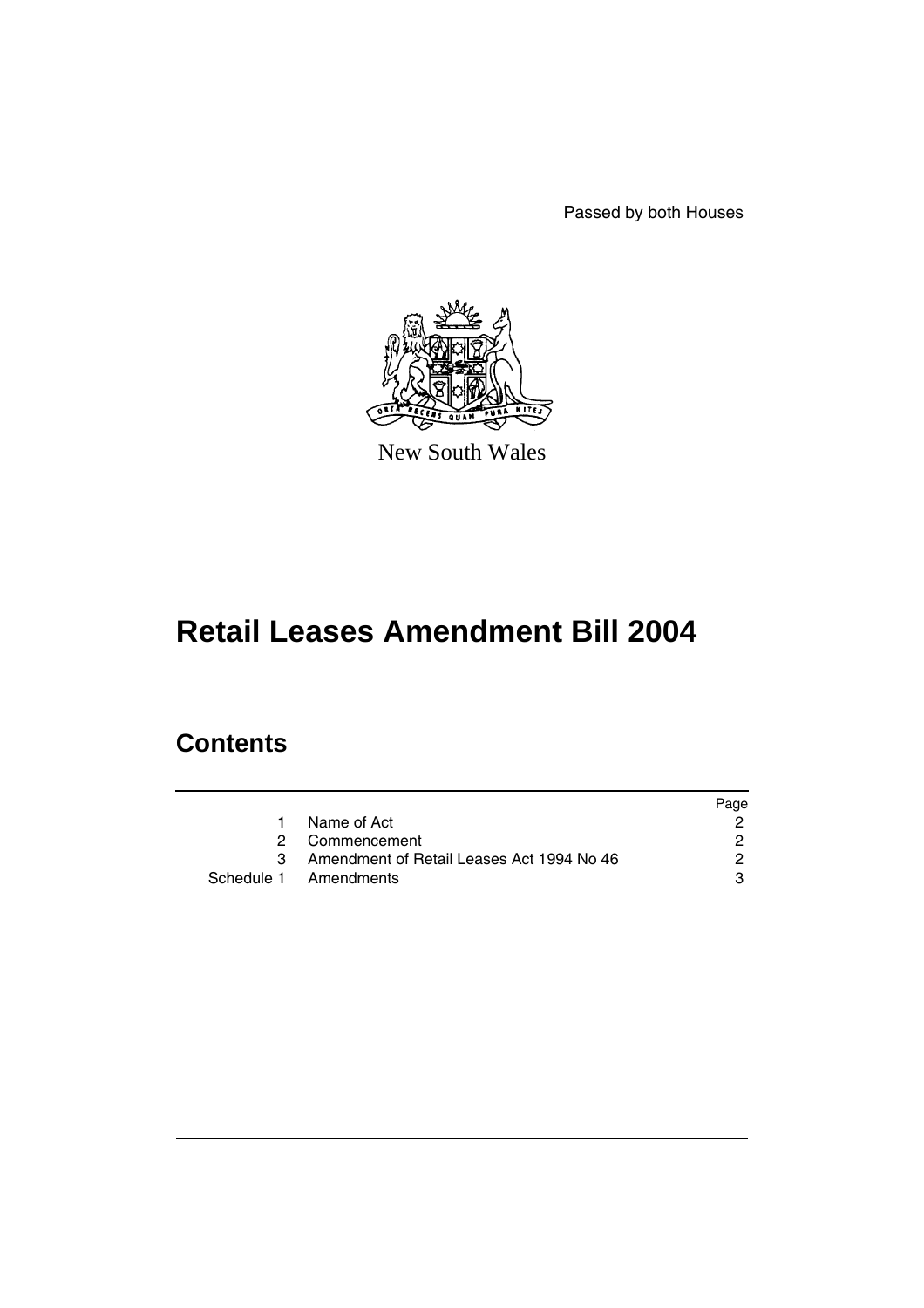*I certify that this PUBLIC BILL, which originated in the LEGISLATIVE COUNCIL, has finally passed the LEGISLATIVE COUNCIL and the LEGISLATIVE ASSEMBLY of NEW SOUTH WALES.*

*Legislative Council 2004* *Clerk of the Parliaments*



New South Wales

## **Retail Leases Amendment Bill 2004**

Act No , 2004

An Act to amend the *Retail Leases Act 1994* with respect to lease preparation expenses and statements of expenditure on outgoings; and for other purposes.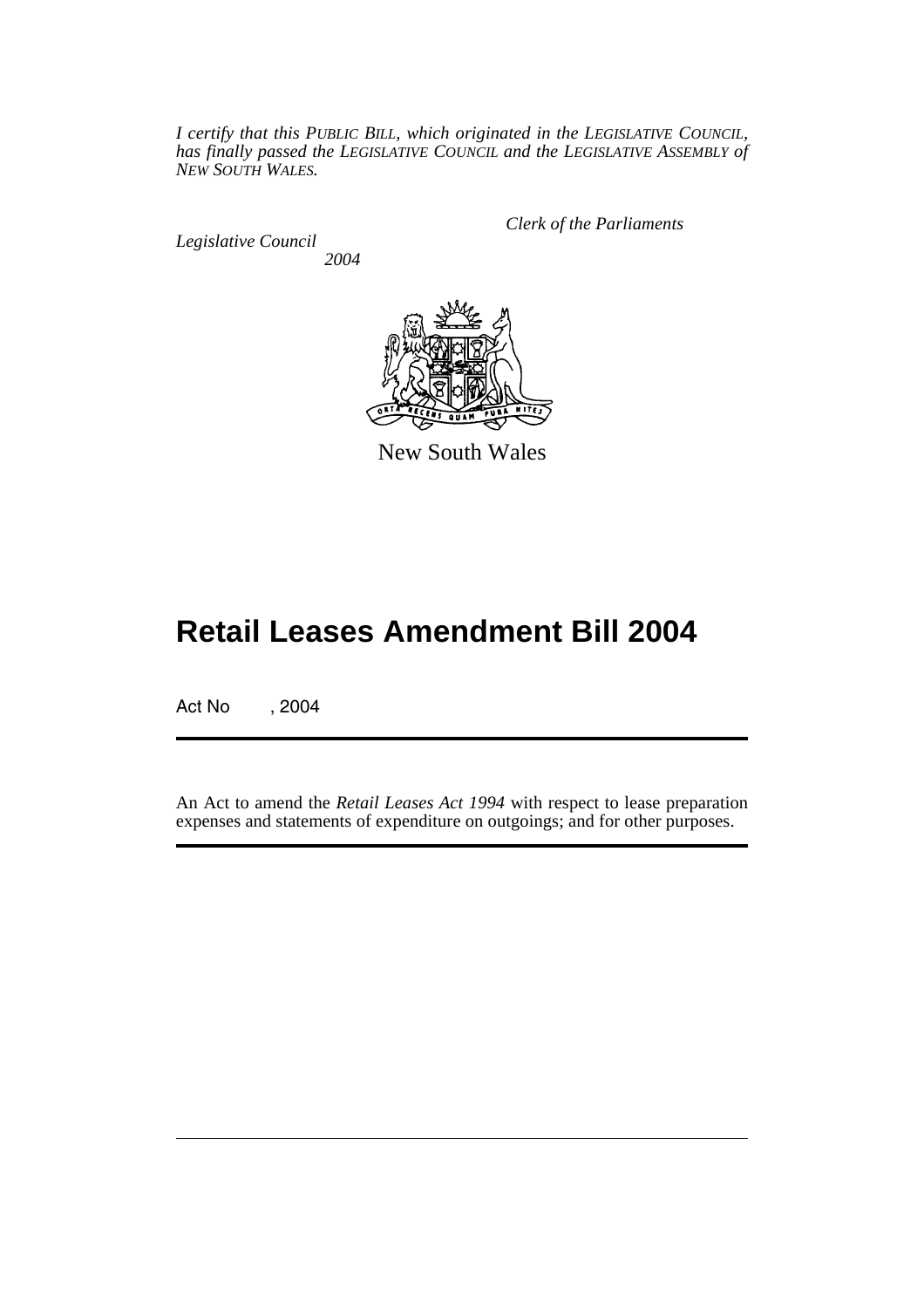## **The Legislature of New South Wales enacts:**

### **1 Name of Act**

This Act is the *Retail Leases Amendment Act 2004*.

#### **2 Commencement**

This Act commences on a day or days to be appointed by proclamation.

## **3 Amendment of Retail Leases Act 1994 No 46**

The *Retail Leases Act 1994* is amended as set out in Schedule 1.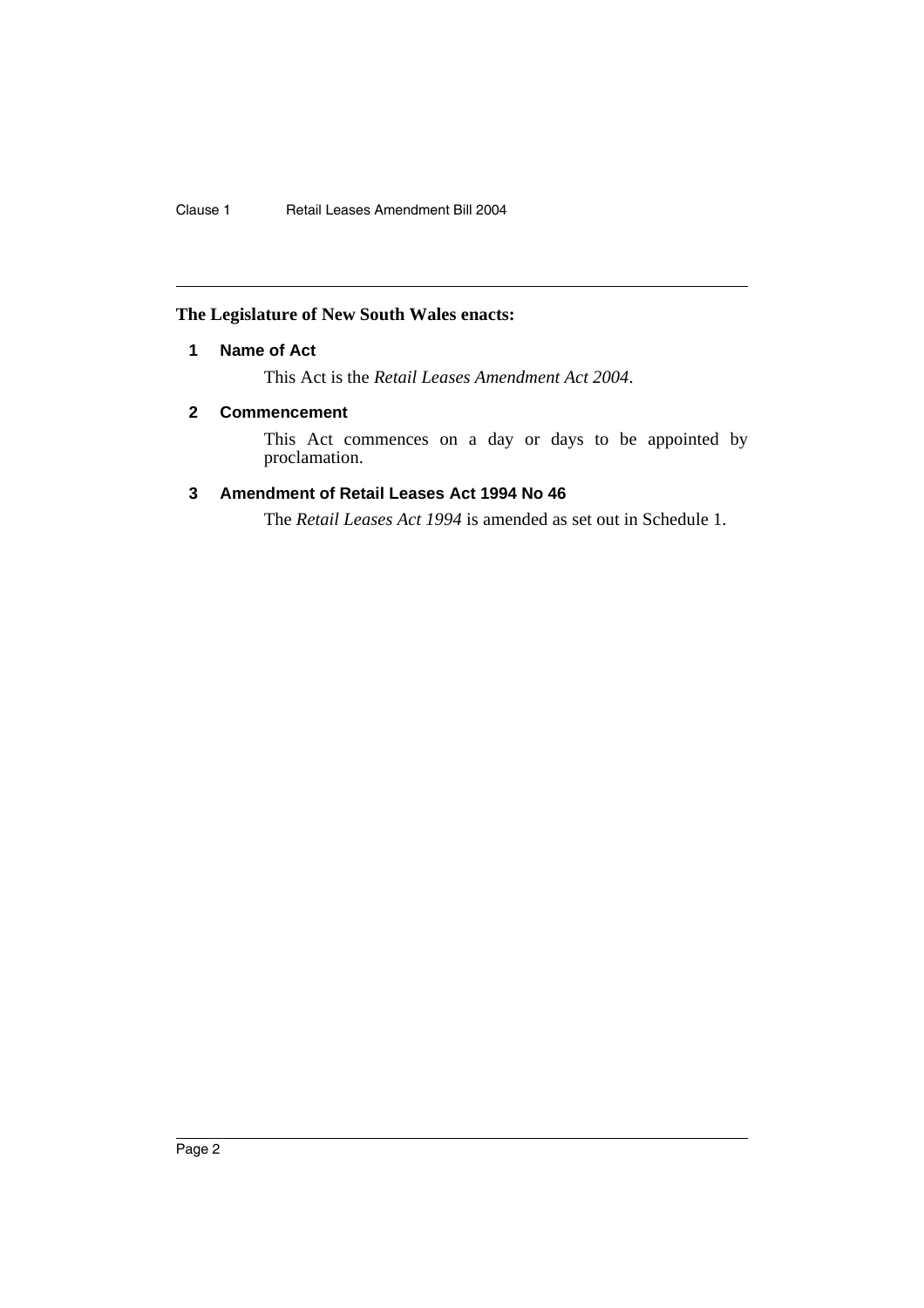Amendments **Amendments** Schedule 1

(Section 3)

## **Schedule 1 Amendments**

**[1] Section 3 Definitions**

Insert in alphabetical order:

*lease preparation expenses* means legal or other expenses incurred by the lessor in connection with the preparation or entering into of a retail shop lease, except for registration fees under the *Real Property Act 1900*.

#### **[2] Section 13 Lease preparation costs**

Omit the section.

#### **[3] Section 14 Key-money and lease preparation expenses prohibited**

Omit section 14 (1). Insert instead:

(1) A person must not, as lessor or on behalf of the lessor, seek or accept the payment of key-money or lease preparation expenses in connection with the granting of a retail shop lease and any provision of a retail shop lease is void to the extent that it requires or has the effect of requiring the payment of key-money or lease preparation expenses in connection with the granting of the lease.

#### **[4] Section 14 (3) (a)**

Omit the paragraph.

#### **[5] Section 14 (4) and (5)**

Insert after section 14 (3):

- (4) This section does not prevent a person, as lessor or on behalf of the lessor, from requiring payment by a prospective lessee or the lessee of a reasonable sum in respect of lease preparation expenses incurred in connection with making an amendment to a proposed lease that was requested by or on behalf of the prospective lessee or the lessee, other than:
	- (a) an amendment to insert or vary the particulars of the lessee, the rent or the term, or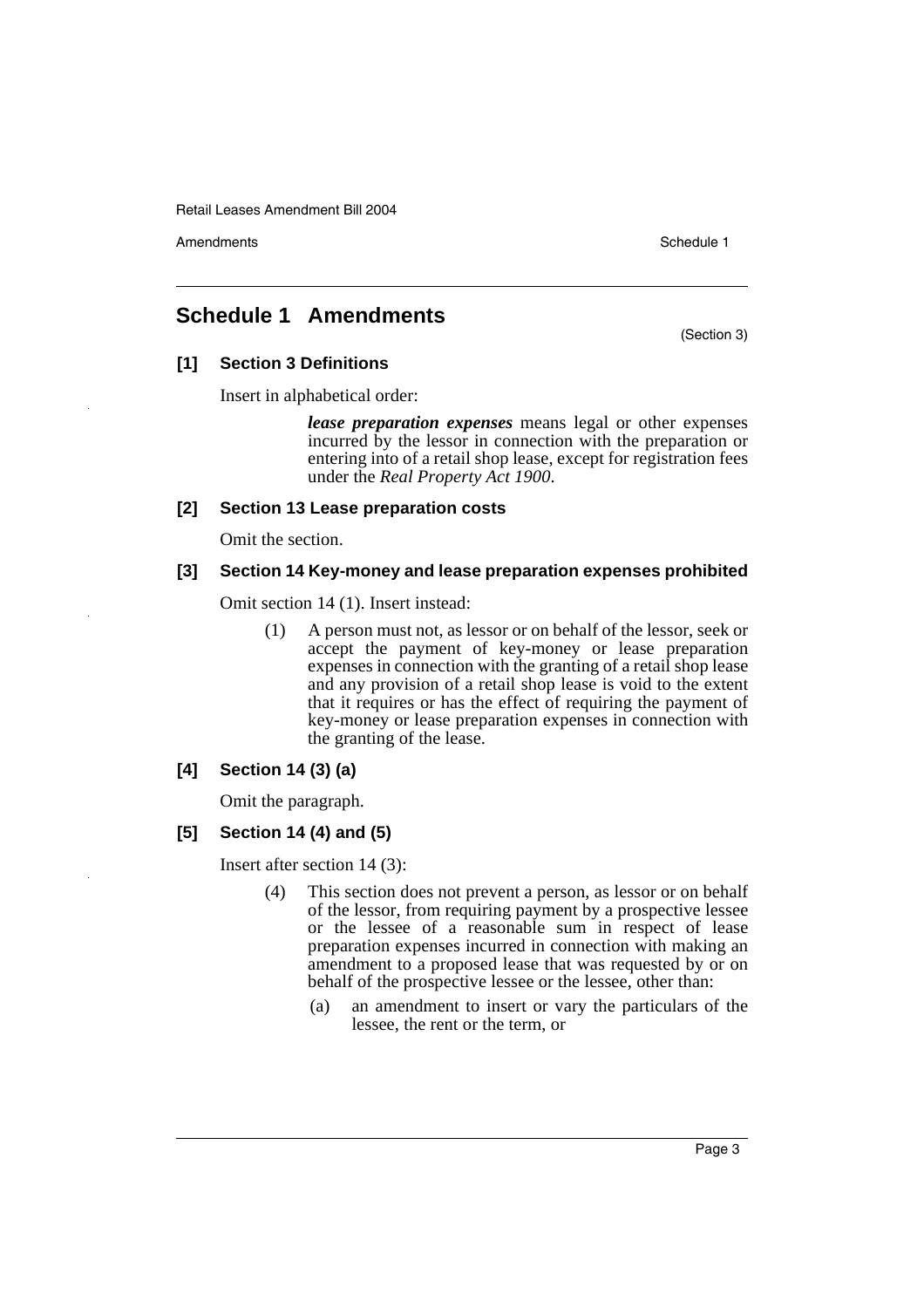Schedule 1 Amendments

- (b) an amendment to remedy a failure by or on behalf of the lessor to include or omit a term of the proposed lease that was, at the time of the failure to include or omit, agreed between the lessor and the proposed lessee or lessee to be included in or omitted from the proposed lease, or
- (c) an amendment requested before the lessor is given a lessee's disclosure statement under section 11A.
- (5) If a prospective lessee or the lessee is liable to pay a reasonable sum referred to in subsection (4), the lessor must provide the prospective lessee or lessee with a copy of any account presented to the lessor in respect of those expenses. The prospective lessee or lessee is not required to make any such payment until the lessor has complied with this requirement.

#### **[6] Section 27 Estimates of outgoings to be provided by lessor**

Omit section 27 (c) and (d).

#### **[7] Section 45 Key-money and lease preparation expenses for renewal or extension prohibited**

Omit section 45 (1). Insert instead:

(1) A person must not, as lessor or on behalf of the lessor, seek or accept the payment of key-money or lease preparation expenses in connection with the renewal or extension of a retail shop lease and any provision of a retail shop lease is void to the extent that it requires or has the effect of requiring the payment of key-money or lease preparation expenses in connection with the renewal or extension of the lease.

#### **[8] Section 45 (3) (a)**

Omit the paragraph.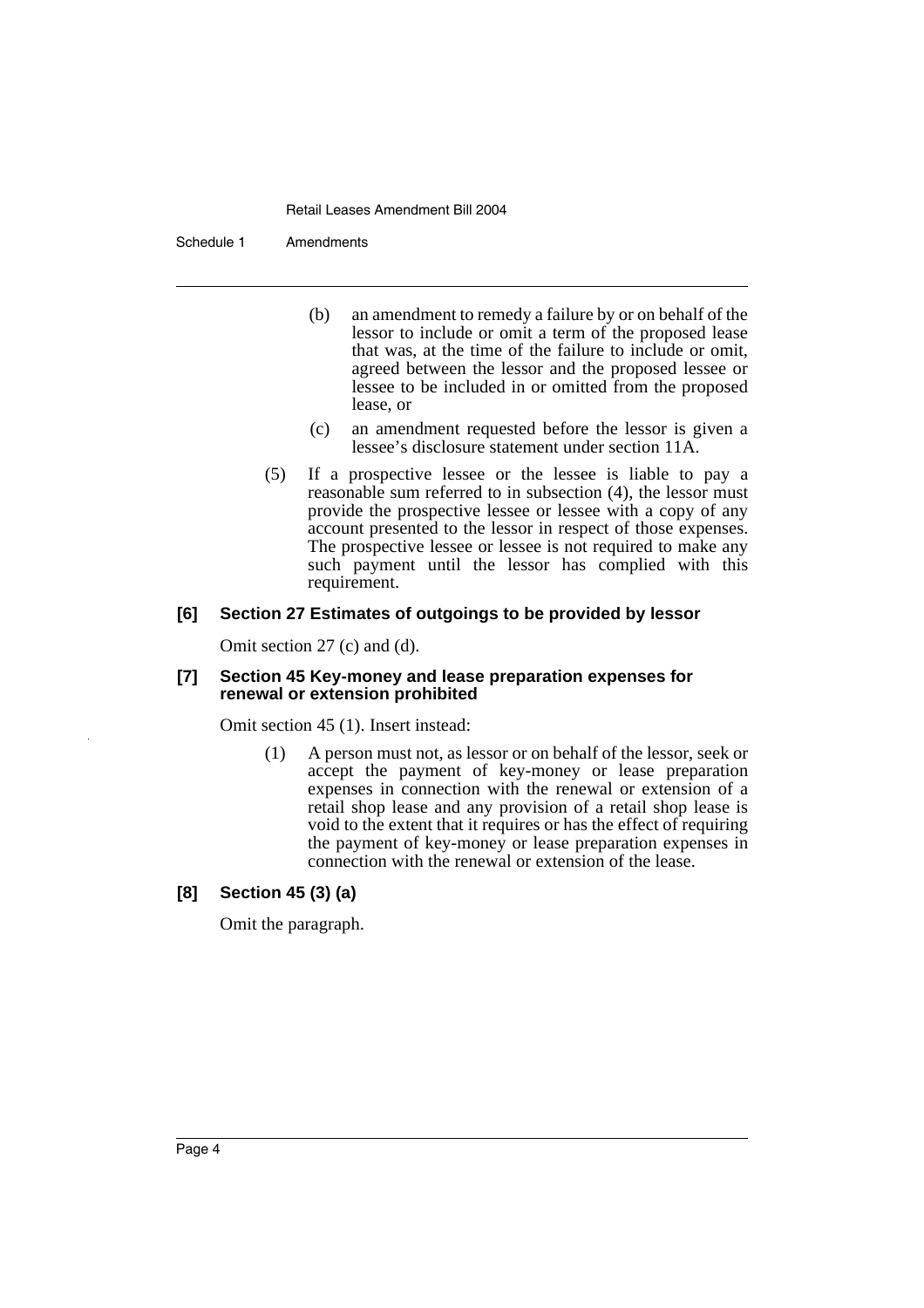Amendments **Amendments** Schedule 1

#### **[9] Section 45 (4) and (5)**

Insert after section 45 (3):

- (4) This section does not prevent a person, as lessor or on behalf of the lessor, from requiring payment by the prospective lessee or the lessee of a reasonable sum in respect of lease preparation expenses incurred in connection with making an amendment to a proposed lease, or to a lease as is proposed to be extended, that was requested by or on behalf of the prospective lessee or the lessee, other than:
	- (a) an amendment to insert or vary the particulars of the lessee, the rent or the term, or
	- (b) an amendment to remedy a failure by or on behalf of the lessor to include or omit a term of the proposed lease, or the lease as proposed to be extended, that was, at the time of the failure to include or omit, agreed between the lessor and the proposed lessee or lessee to be included in or omitted from the proposed lease, or the lease as proposed to be extended, or
	- (c) if the amendment is in connection with the renewal of a retail shop lease, an amendment requested before the lessor is given a lessee's disclosure update under section 11 $\tilde{A}$ .
- (5) If a prospective lessee or the lessee is liable to pay a reasonable sum referred to in subsection (4), the lessor must provide the prospective lessee or lessee with a copy of any account presented to the lessor in respect of those expenses. The prospective lessee or lessee is not required to make any such payment until the lessor has complied with this requirement.

#### **[10] Schedule 3 Savings and transitional provisions**

Insert at the end of clause 1 (1):

*Retail Leases Amendment Act 2004*